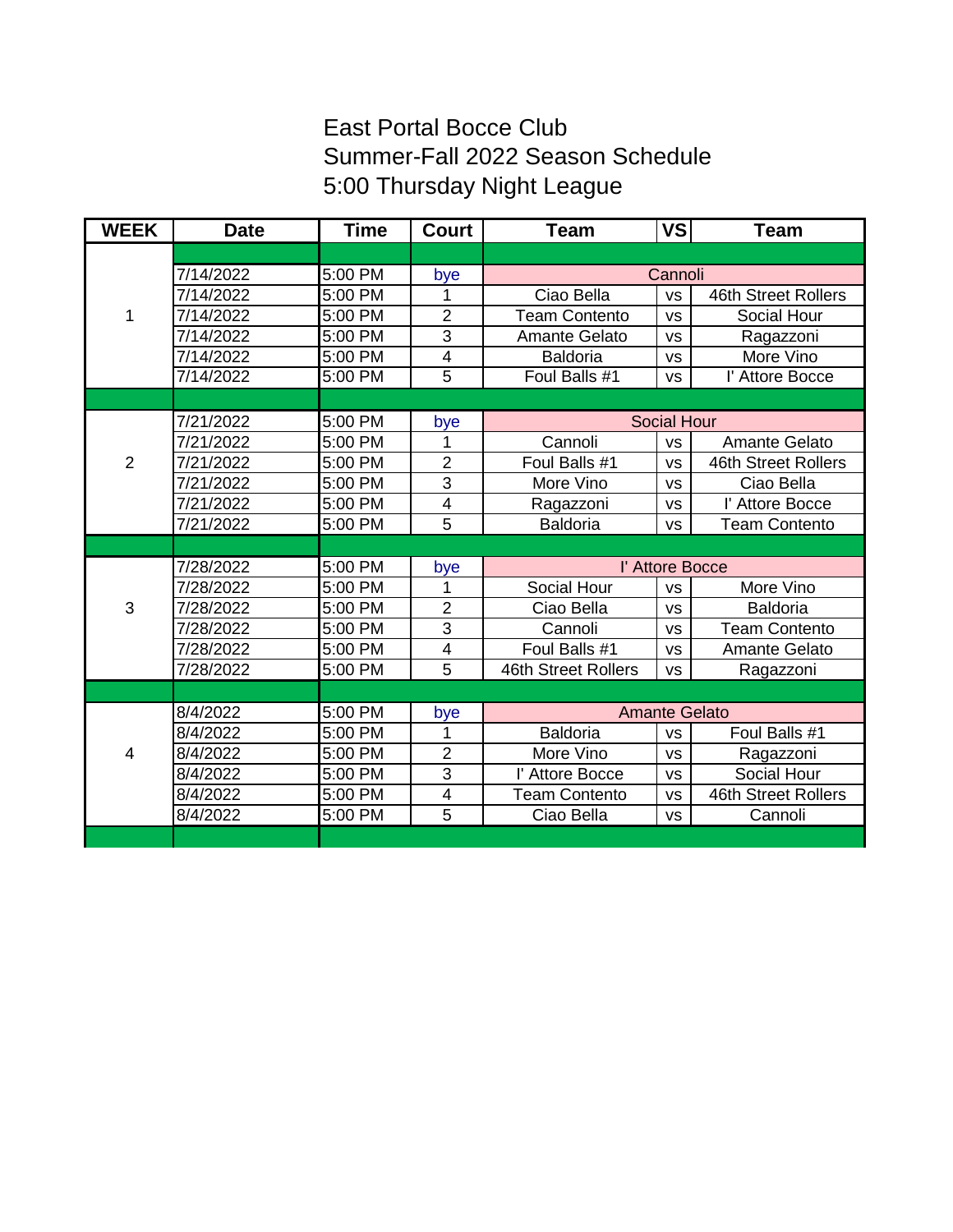|                | 8/11/2022 | 5:00 PM | bye                     | Foul Balls #1              |           |                      |
|----------------|-----------|---------|-------------------------|----------------------------|-----------|----------------------|
| 5              | 8/11/2022 | 5:00 PM | 1                       | <b>Team Contento</b>       | <b>VS</b> | Ragazzoni            |
|                | 8/11/2022 | 5:00 PM | $\overline{2}$          | Cannoli                    | <b>VS</b> | l' Attore Bocce      |
|                | 8/11/2022 | 5:00 PM | $\overline{3}$          | <b>Baldoria</b>            | <b>VS</b> | 46th Street Rollers  |
|                | 8/11/2022 | 5:00 PM | $\overline{\mathbf{4}}$ | Social Hour                | <b>VS</b> | Ciao Bella           |
|                | 8/11/2022 | 5:00 PM | $\overline{5}$          | More Vino                  | <b>VS</b> | Amante Gelato        |
|                |           |         |                         |                            |           |                      |
| 6              | 8/18/2022 | 5:00 PM | bye                     | Ciao Bella                 |           |                      |
|                | 8/18/2022 | 5:00 PM | 1                       | 46th Street Rollers        | <b>VS</b> | l' Attore Bocce      |
|                | 8/18/2022 | 5:00 PM | $\overline{2}$          | <b>Amante Gelato</b>       | <b>VS</b> | <b>Team Contento</b> |
|                | 8/18/2022 | 5:00 PM | $\overline{3}$          | Foul Balls #1              | <b>VS</b> | More Vino            |
|                | 8/18/2022 | 5:00 PM | $\overline{4}$          | Cannoli                    | <b>VS</b> | Ragazzoni            |
|                | 8/18/2022 | 5:00 PM | 5                       | Social Hour                | <b>VS</b> | <b>Baldoria</b>      |
|                |           |         |                         |                            |           |                      |
| $\overline{7}$ | 8/25/2022 | 5:00 PM | bye                     | <b>Baldoria</b>            |           |                      |
|                | 8/25/2022 | 5:00 PM | 1                       | Amante Gelato              | <b>VS</b> | Ciao Bella           |
|                | 8/25/2022 | 5:00 PM | $\overline{2}$          | 46th Street Rollers        | <b>VS</b> | More Vino            |
|                | 8/25/2022 | 5:00 PM | 3                       | Social Hour                | <b>VS</b> | Cannoli              |
|                | 8/25/2022 | 5:00 PM | 4                       | l' Attore Bocce            | <b>VS</b> | <b>Team Contento</b> |
|                | 8/25/2022 | 5:00 PM | $\overline{5}$          | Ragazzoni                  | <b>VS</b> | Foul Balls #1        |
|                |           |         |                         |                            |           |                      |
|                | 9/1/2022  | 5:00 PM | bye                     | Ragazzoni                  |           |                      |
| 8              | 9/1/2022  | 5:00 PM | 1                       | <b>Team Contento</b>       | <b>VS</b> | More Vino            |
|                | 9/1/2022  | 5:00 PM | $\overline{2}$          | Social Hour                | <b>VS</b> | Foul Balls #1        |
|                | 9/1/2022  | 5:00 PM | 3                       | Ciao Bella                 | <b>VS</b> | l' Attore Bocce      |
|                | 9/1/2022  | 5:00 PM | $\overline{4}$          | Amante Gelato              | <b>VS</b> | <b>Baldoria</b>      |
|                | 9/1/2022  | 5:00 PM | $\overline{5}$          | Cannoli                    | <b>VS</b> | 46th Street Rollers  |
|                |           |         |                         |                            |           |                      |
| 9              | 9/8/2022  | 5:00 PM | bye                     | <b>46th Street Rollers</b> |           |                      |
|                | 9/8/2022  | 5:00 PM | 1                       | l' Attore Bocce            | <b>VS</b> | <b>Baldoria</b>      |
|                | 9/8/2022  | 5:00 PM | $\overline{2}$          | Ragazzoni                  | <b>VS</b> | Ciao Bella           |
|                | 9/8/2022  | 5:00 PM | $\overline{3}$          | <b>Team Contento</b>       | <b>VS</b> | Foul Balls #1        |
|                | 9/8/2022  | 5:00 PM | 4                       | More Vino                  | <b>VS</b> | Cannoli              |
|                | 9/8/2022  | 5:00 PM | 5                       | Amante Gelato              | <b>VS</b> | Social Hour          |
|                |           |         |                         |                            |           |                      |